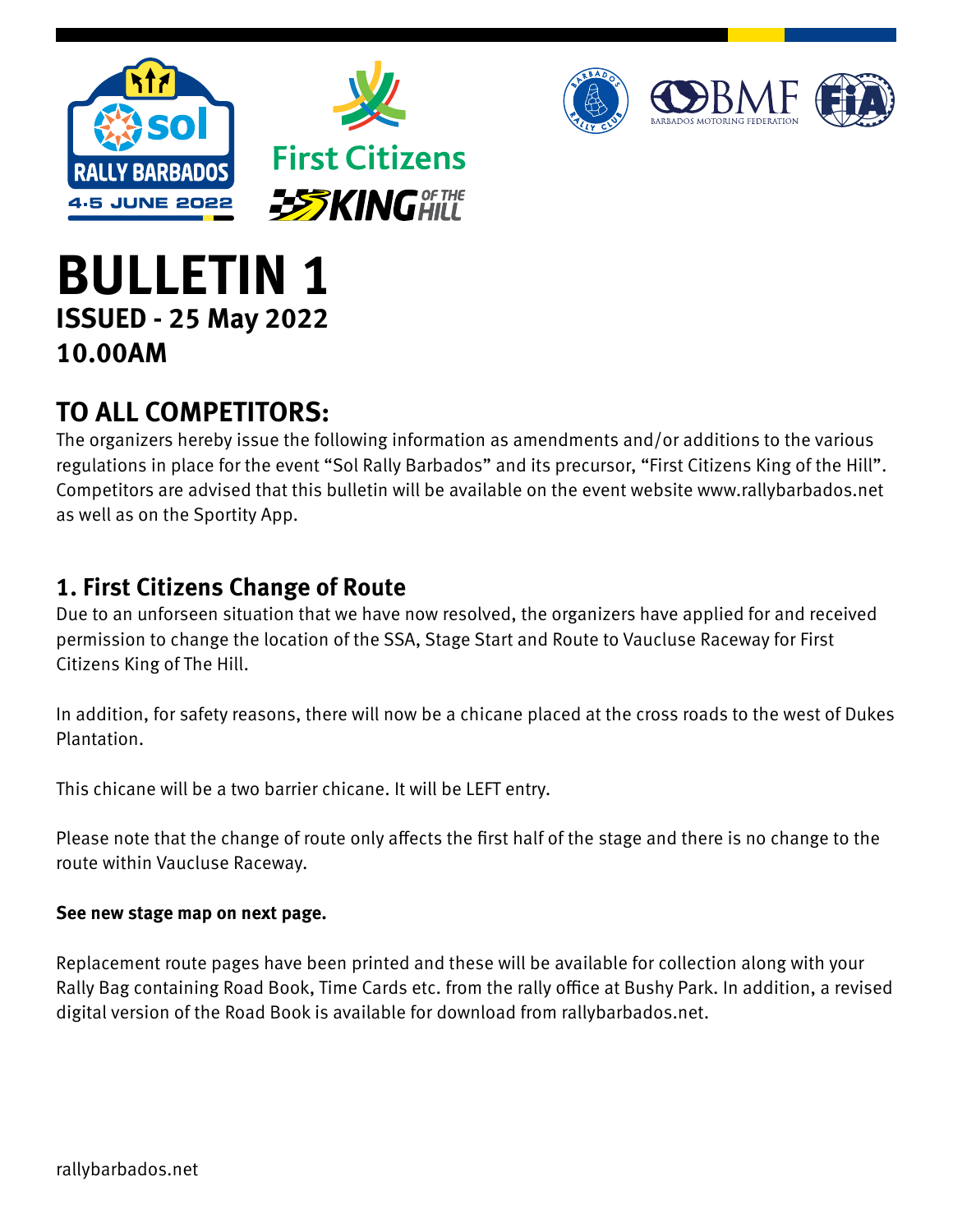## **BULLETIN 1 ISSUED - 25 May 2022 - 10.00AM**

#### KOTH 2022: CONTENT TO VAUCLUSE



### **2. Sol Rally Barbados - Revised time schedule for Saturday 4th June**

The organisers have corrected miscalculations to the transit times for Leg 1 on Saturday 04th June. The revised schedules have been printed and these will be available for collection along with your Road Book from the rally office at Bushy Park.

In addition, a corrected digital version is part of this bulletin and available for download from the Sportity App.

### **3. Sol Rally Barbados - Implementation of a chicane for Special Stages 10, 13 & 16 - Automotive Art Kendal Reverse - Sunday 5th of June**

After consultation with the Stage Commander and Officials, and new requirements from the Kendal Plantation Manager, the organisers will be implementing a chicane on stages 10, 13 & 16 on Sunday 5th of June.

The location of the chicane can be referenced on page 76 of your Road Book. It will be placed approximately .8km after instruction box #5. This chicane will be a standard three barrier chicane. It will be left entry. For competitors familiar with the stage it is close to the historical placement of the chicane as you enter the 'Duck Pond' section of the stage heading in a southerly direction.